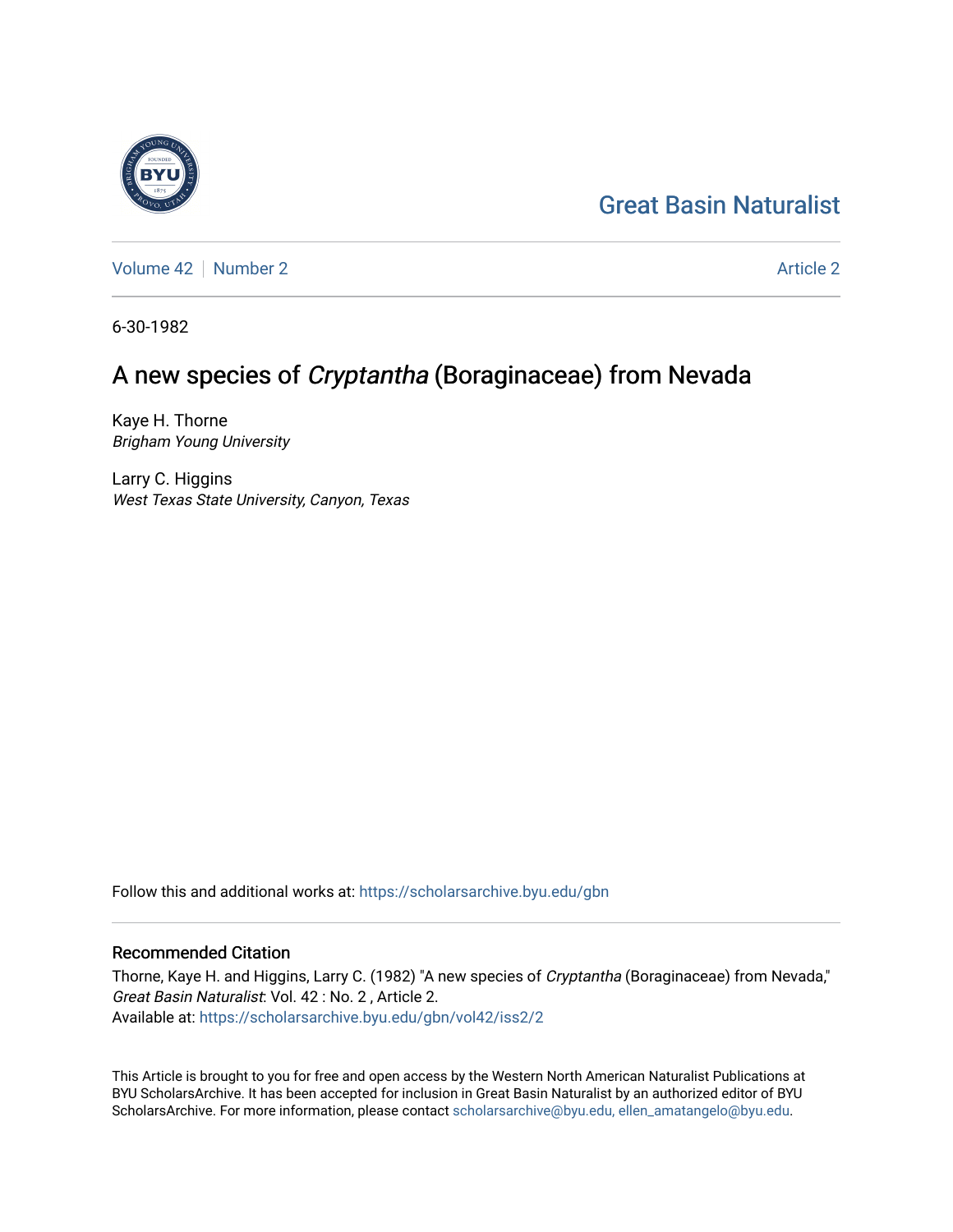#### A NEW SPECIES OF CRYPTANTHA (BORAGINACEAE) FROM NEVADA

Kaye H. Thorne' and Larry C. Higgins<sup>2</sup>

Abstract.— Described as new is Cryptantha welshii Thorne & Higgins from the White River Valley of Nye County, Nevada.

During investigations of the flora of south em Nevada it became evident that <sup>a</sup> previously undescribed species of Cryptantha was present among the mound-forming in habitants of the white tuffaceous deposits in the White River Valley in Nye County, Nevada. This silicious material is present as abandoned playa deposits along the margin of the White River Valley. The deposits support a very low density of plant cover, but the species are unique. Included among the inhabitants are Frasera gypsicola, F. albo marginata, Lepidium nana, Artemisia pyg maea. Phlox tumulosa, and Leptodactylon caespitosum. There are other low, caespitose plants among the assemblage, but they have broader distributions.

The species of Cryptantha is described as follows:

### Cryptantha welshii Thorne & Higgins, sp. nov.

Species nova Cryptantha hoffmannii I. M. Johnston proxima a qua imprimis differt foliis pustulatis inferioribus nuculis brevioribus stylo superatis 1-2 mm plantis parvioribus et tenellis.

Caespitose perennial, 0.5-1.4 dm tall; stems several, erect, arising from a branched caudex, strigose to sericeus, underhair with spreading setae; leaves spatulate to oblanceolate, strigose or subtomentose, setose, those of the lower surface pustulate, gradually reduced upwards; inflorescence cylindrical, densely setose, strigose, uppermost cymes

elongating at maturity; calyx segments lan ceolate, densely setose, in anthesis 3-4 mm long, in fruit becoming 5-8 mm long; corolla white, fomices yellow, 0.5 mm long, the tube shorter than the calyx, 2.5-3 mm long, 4-5 mm wide; nutlets 4, or 1-3 by abortion, broadly pear shaped to somewhat lanceolate ovate, 1.5-2.5 mm long, 1.5-2 mm wide, margins more or less in contact, dorsal sur face muricate to tuberculate, with a broad rugose central ridge, ventral surface scarcely muricate, the scar shortly open, triangular, the margin not elevated; style 1-1.5 mm longer than the nutlets.

Type.— USA. Nevada: Nye County, White River Valley, 2.1 miles W of Sunnyside, on the road to Hot Creek Campground, T7N, R61E, S36, at 5150 ft (1567 m) elevation, ex posed rounded ancient playa remnant of white "tuffaceous" material, occasionally mixed with sand and valley fill, 5 June 1979, K. H. Thorne and B. F. Harrison 578 (Holotype BRY; Isotypes WTU, NY).

ADDITIONAL SPECIMENS: Nevada, Nye County, T7N, R62E, S31, White River Valley, Sunnyside Hot Creek Campground road, 2.5 miles W of Hwy 318, <sup>5230</sup> ft elev., salt desert shrub community, 30 June 1980, B. T. Welsh .& K. H. Thome 391 (BRY); Garden Valley, 18.4 mi S of Hot Creek Campground, in a Chrysothamnus viscidiflorus-Artemisia community, on whitish sandy clay slopes, 10 June 1980, B. F. Harrison & K. H. Thorne 13298 (BRY); White River Valley, 6.7 mi N of Hot Creek Campground, T7N, R61E, S17, on limestone hill in valley center, on white

<sup>&#</sup>x27;Herbarium, Life Science Museum, Brigham Young University, Provo, Utah 84602.

<sup>&#</sup>x27;Herbarium, Department of Biology, West Texas State University, Canyon, Texas 79015.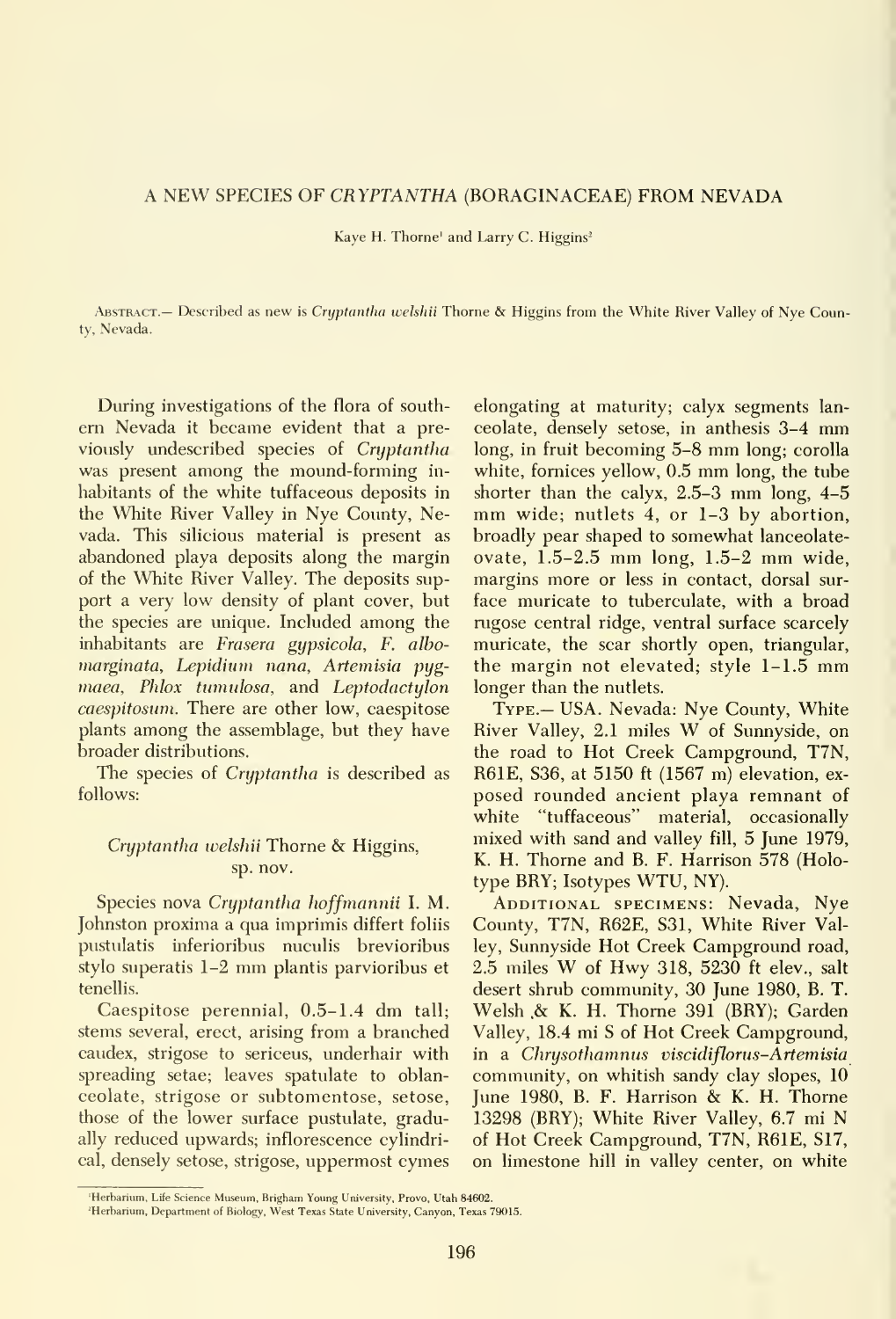

Fig. 1. Cryptantha welshii Thorne & Higgins: A, habitat of plant; B, seed (left to right) dorsal, side, and ventral views.